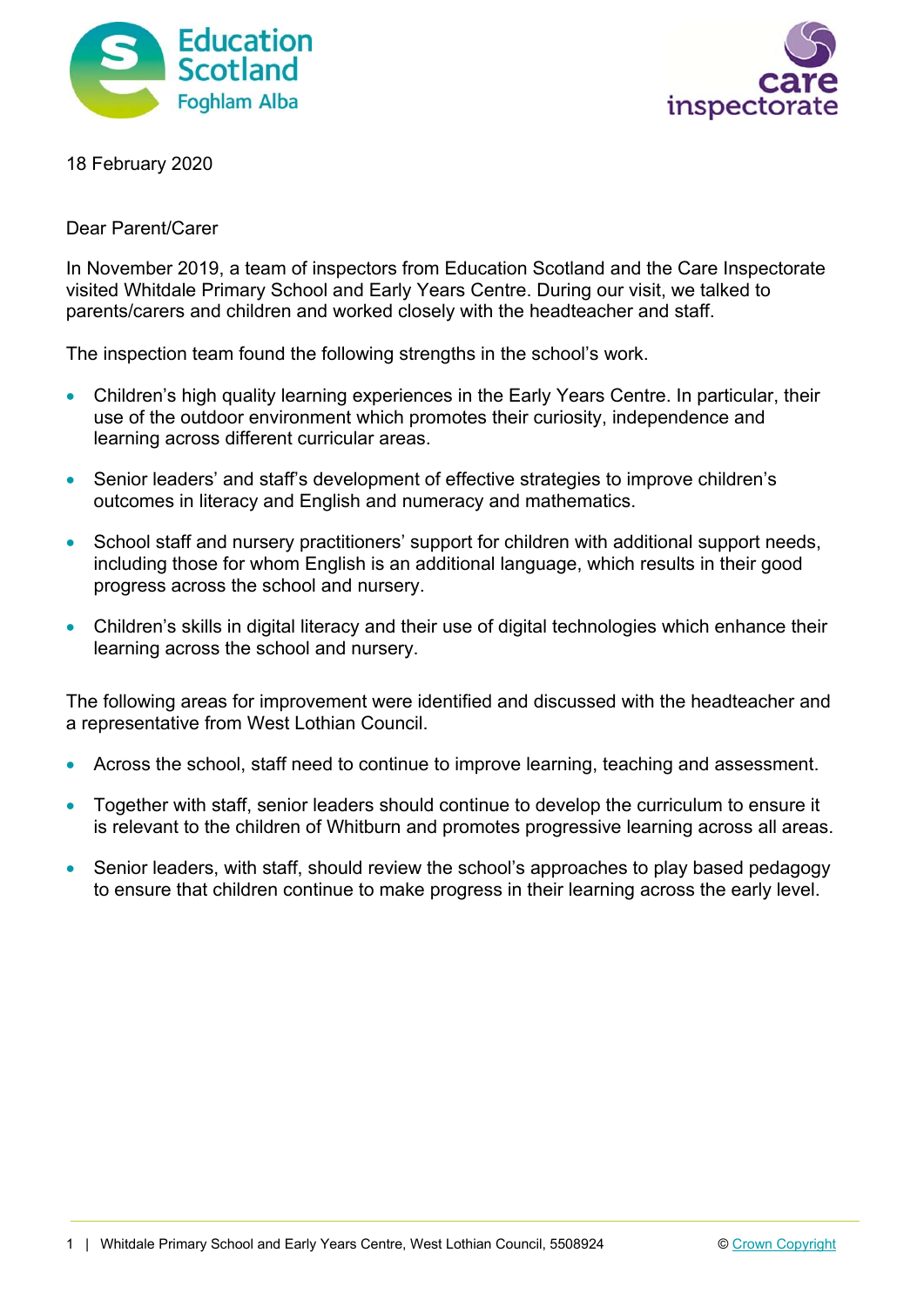



We gathered evidence to enable us to evaluate the school's work using four quality indicators from How good is our school? (4<sup>th</sup> edition) and How good is our early learning and childcare? Quality indicators help schools, local authorities and inspectors to judge what is working well and what needs to be improved. Following the inspection of each school, the Scottish Government gathers details of our evaluations to keep track of how well Scottish schools are doing.

## Here are Education Scotland's evaluations for Whitdale Primary School and Early Years Centre

| <b>Quality indicators for the primary stages</b>                                                                                | <b>Evaluation</b> |
|---------------------------------------------------------------------------------------------------------------------------------|-------------------|
| Leadership of change                                                                                                            | good              |
| Learning, teaching and assessment                                                                                               | satisfactory      |
| Raising attainment and achievement                                                                                              | good              |
| Ensuring wellbeing, equality and inclusion                                                                                      | good              |
| Descriptions of the evaluations are available from:<br>How good is our school? $(4th$ edition), Appendix 3: The six-point scale |                   |

| <b>Quality indicators for the Early Years Centre</b>                                                                                 | <b>Evaluation</b> |
|--------------------------------------------------------------------------------------------------------------------------------------|-------------------|
| Leadership of change                                                                                                                 | very good         |
| Learning, teaching and assessment                                                                                                    | good              |
| Securing children's progress                                                                                                         | very good         |
| Ensuring wellbeing, equality and inclusion                                                                                           | very good         |
| Descriptions of the evaluations are available from:<br>How good is our early learning and childcare? Appendix 1: The six-point scale |                   |